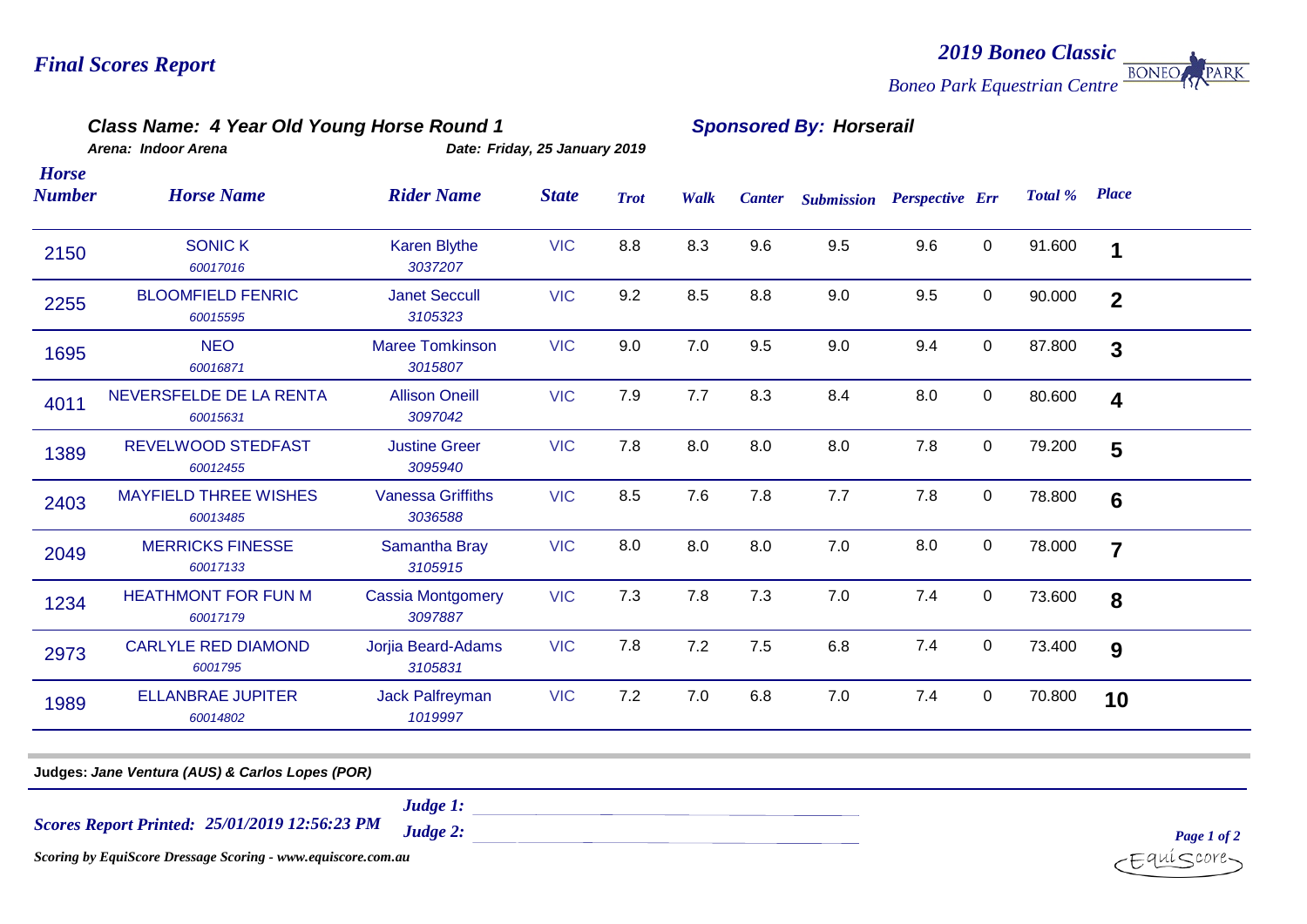*2019 Boneo Classic* **BONEO** PARK *Boneo Park Equestrian Centre*

| Class Name: 4 Year Old Young Horse Round 1<br>Arena: Indoor Arena<br>Date: Friday, 25 January 2019 |                                          |                                        |            |     | <b>Sponsored By: Horserail</b> |     |     |     |             |        |    |  |
|----------------------------------------------------------------------------------------------------|------------------------------------------|----------------------------------------|------------|-----|--------------------------------|-----|-----|-----|-------------|--------|----|--|
| 3907                                                                                               | <b>TOTAL ZENSATION</b><br>60017041       | <b>Jason James</b><br>30000            | <b>VIC</b> | 7.2 | 7.0                            | 6.8 | 7.0 | 7.3 | $\mathbf 0$ | 70.600 | 11 |  |
| 2288                                                                                               | <b>AEA JAZZEBELLE</b><br>60017099        | Chelsea Farrugia<br>3106911            | <b>VIC</b> | 7.0 | 7.0                            | 7.2 | 6.8 | 7.0 | $\mathbf 0$ | 70.000 | 12 |  |
| 2083                                                                                               | <b>REGAL JIVE FF</b><br>60014596         | <b>Megan Forrest</b><br>3096197        | <b>VIC</b> | 7.0 | 7.0                            | 6.5 | 7.3 | 7.1 | $\mathbf 0$ | 69.800 | 13 |  |
| 2270                                                                                               | <b>BELLAIRE CARTIER</b><br>60017254      | <b>Louise Robertson</b><br>3200930     | <b>VIC</b> | 6.8 | 7.2                            | 6.9 | 7.0 | 6.9 | $\mathbf 0$ | 69.600 | 14 |  |
| 1562                                                                                               | <b>VAN EYK SUGARMAN</b><br>60017090      | Penelope Thomson<br>3094480            | <b>VIC</b> | 6.8 | 7.2                            | 7.0 | 6.7 | 6.9 | 0           | 69.200 | 15 |  |
| 2305                                                                                               | <b>REDWOOD BURLESQUE</b><br>60017075     | <b>Jackson Stern</b><br>3106224        | <b>VIC</b> | 6.6 | 7.2                            | 6.8 | 6.7 | 6.7 | $\mathbf 0$ | 68.000 | 16 |  |
| 6525                                                                                               | <b>WILLINGAPARK FANGIO</b><br>60013479   | <b>Brett Parbery</b><br>2101684        | <b>NSW</b> | 7.0 | 5.8                            | 7.4 | 7.0 | 6.8 | $\mathbf 0$ | 68.000 | 16 |  |
| 223                                                                                                | <b>HOLLANDS BEND DANSEUR</b><br>60014750 | <b>Emmalee Weston</b><br>3098914       | <b>VIC</b> | 6.0 | 7.3                            | 6.8 | 6.8 | 6.7 | $\mathbf 0$ | 67.200 | 18 |  |
| 2287                                                                                               | <b>AEA MARCO POLO</b><br>60017096        | Chelsea Farrugia<br>3106911            | <b>VIC</b> | 6.8 | 7.3                            | 6.8 | 6.0 | 6.5 | $\mathbf 0$ | 66.800 | 19 |  |
| 806                                                                                                | <b>CARRERAI</b><br>60017179              | <b>Kristy-lee Brilliant</b><br>3097887 | <b>VIC</b> | 6.7 | 6.5                            | 6.0 | 6.4 | 6.5 | $\mathbf 0$ | 64.200 | 20 |  |

**Judges:** *Jane Ventura (AUS) & Carlos Lopes (POR)*

*25/01/2019 12:56:27 PM Scores Report Printed:*

*Judge 1: Judge 2:* 

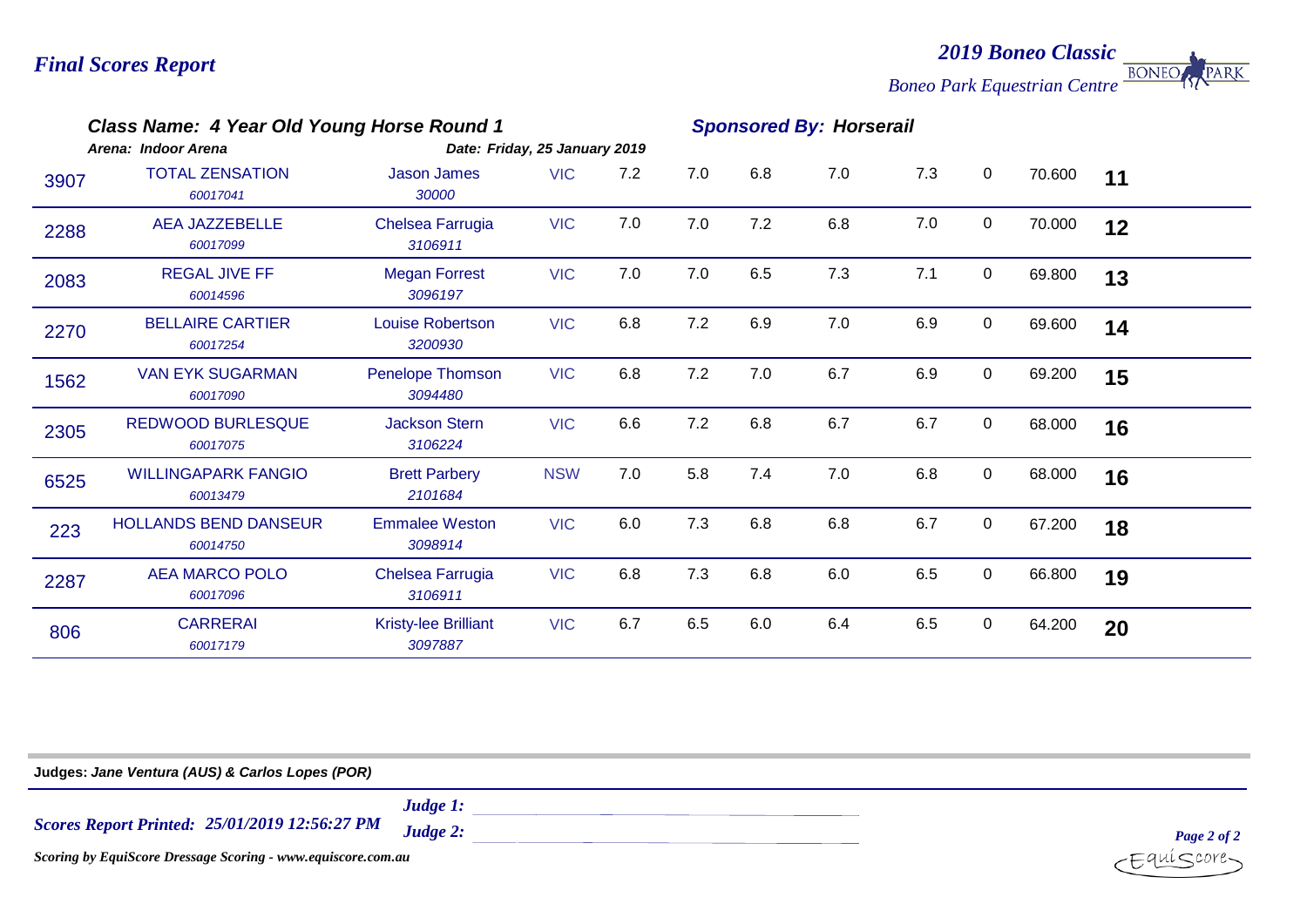### *2019 Boneo Classic* **BONEO** PARK *Boneo Park Equestrian Centre*

## *Class Name: 4 Year Old Young Pony Round 1 Sponsored By:*

*Arena: Indoor Arena Date: Friday, 25 January 2019 Horse* 

| <b>Number</b> | <b>Horse Name</b>                            | <b>Rider Name</b>                 | <b>State</b> | <b>Trot</b> | Walk | <b>Canter</b> | <b>Submission</b> | <b>Perspective Err</b> |             | Total % | <b>Place</b>            |  |
|---------------|----------------------------------------------|-----------------------------------|--------------|-------------|------|---------------|-------------------|------------------------|-------------|---------|-------------------------|--|
| 2334          | <b>CHERATON MONA LISA</b><br>60012391        | <b>Faye Hinchliffe</b><br>3099643 | <b>VIC</b>   | 7.5         | 7.3  | 7.0           | 7.2               | 7.2                    | $\mathbf 0$ | 72.400  | 1                       |  |
| 1062          | <b>ELMORE PARK PERFECT TIMIN</b><br>60008187 | <b>Faye Hinchliffe</b><br>3099643 | <b>VIC</b>   | 6.8         | 7.0  | 7.0           | 7.0               | 7.0                    | $\mathbf 0$ | 69.600  | $\overline{2}$          |  |
| 4228          | <b>FAWKS PICTURE PERFECT</b><br>60014975     | <b>Carol Ross</b><br>3097135      | <b>VIC</b>   | 6.0         | 8.0  | 7.0           | 6.8               | 6.8                    | $\mathbf 0$ | 69.200  | 3                       |  |
| 1755          | <b>MELLIODORA NOBLE ARTISAN</b><br>60014861  | Kathleen Uniacke<br>3105738       | <b>VIC</b>   | 6.0         | 7.2  | 6.8           | 6.5               | 6.4                    | $\mathbf 0$ | 65.800  | $\overline{\mathbf{4}}$ |  |
| 3005          | ROSEGLEN STOLEN DANCE<br>60017123            | <b>Clair Arnold</b><br>3103377    | <b>VIC</b>   | 7.9         | 6.0  | 5.8           | 6.7               | 6.4                    | $\mathbf 0$ | 65.600  | 5                       |  |
| 2415          | <b>VERANO DEORO</b><br>60016900              | Chelsea Farrugia<br>3106911       | <b>VIC</b>   | 0.0         | 0.0  | 0.0           | 0.0               | 0.0                    | <b>RET</b>  | 0.000   |                         |  |

**Judges:** *Jane Ventura (AUS) & Chris Sievers (AUS)Judge 1: 25/01/2019 1:36:45 PM Scores Report Printed: Judge 2: Page 1 of 1 Scoring by EquiScore Dressage Scoring - www.equiscore.com.au*  $&core$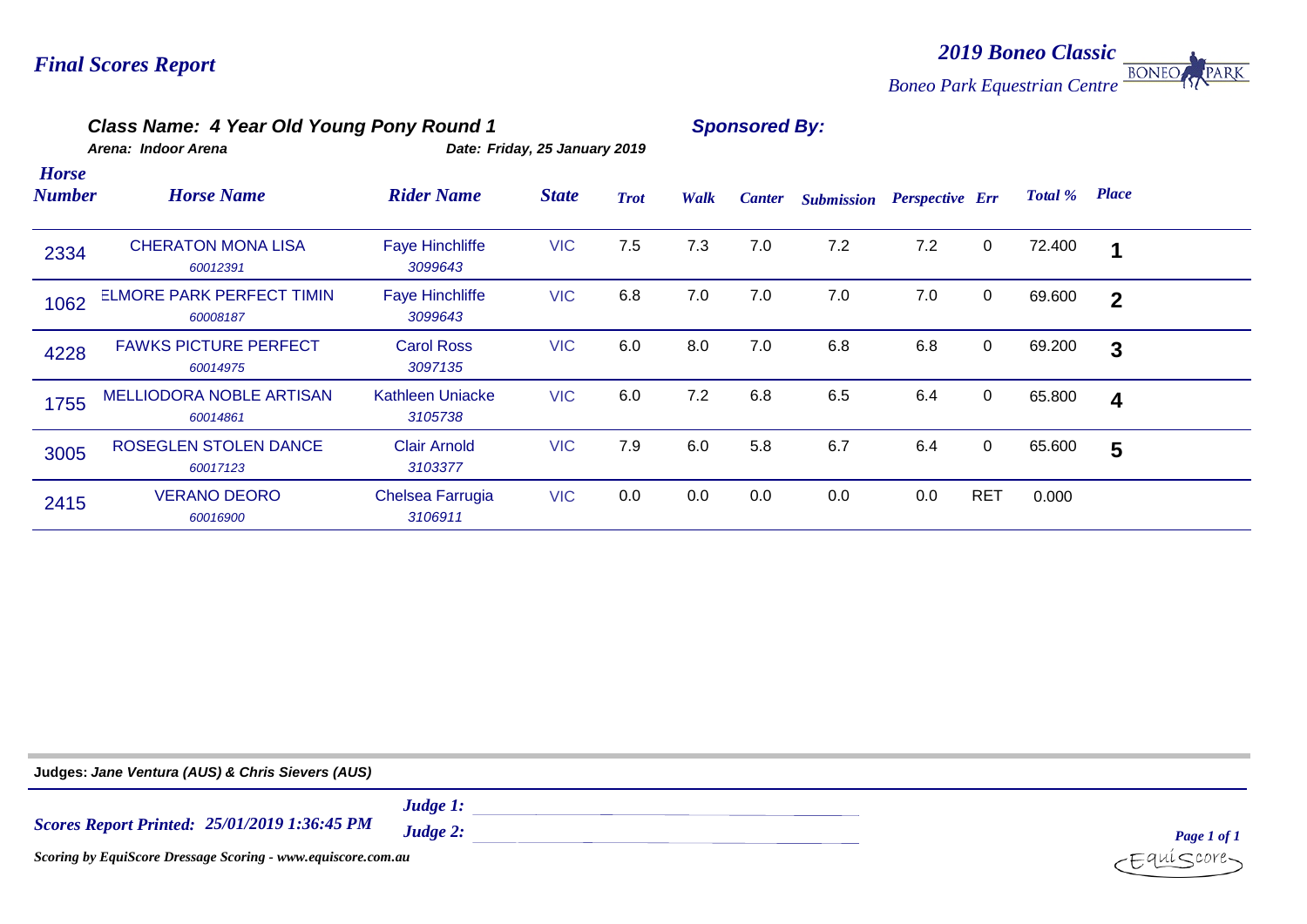### **BONEO** *Boneo Park Equestrian Centre*

*2019 Boneo Classic*

PARK

*Class Name: 5 Year Old Young Horse Round 1 Sponsored By: Horseware Australia*

*Arena: Indoor Arena Date: Friday, 25 January 2019*

*Horse* 

| <b>Number</b> | <b>Horse Name</b>                          | <b>Rider Name</b>                  | <b>State</b> | <b>Trot</b> | Walk | <b>Canter</b> | <b>Submission Perspective Err</b> |     |             | Total % | <b>Place</b>            |
|---------------|--------------------------------------------|------------------------------------|--------------|-------------|------|---------------|-----------------------------------|-----|-------------|---------|-------------------------|
| 1769          | YARRAMEE FONZIE<br>60011493                | <b>Justine Greer</b><br>3095940    | <b>VIC</b>   | 8.2         | 8.0  | 8.6           | 8.0                               | 8.2 | $\mathbf 0$ | 82.000  | 1                       |
| 1451          | <b>CAMDEN</b><br>60010411                  | <b>Jenny Bray</b><br>3013324       | <b>VIC</b>   | 7.9         | 7.9  | 8.4           | 7.9                               | 8.1 | $\pmb{0}$   | 80.400  | $\overline{2}$          |
| 1777          | <b>MAYFIELD KINDRED SPIRIT</b><br>60011631 | <b>Victoria Stuckey</b><br>3103211 | <b>VIC</b>   | 7.5         | 7.5  | 7.5           | 7.8                               | 7.7 | $\mathbf 0$ | 76.000  | $\overline{3}$          |
| 6526          | <b>WILLINGAPARK EMOTION</b><br>60013480    | <b>Brett Parbery</b><br>2101684    | <b>NSW</b>   | 7.6         | 7.4  | 7.8           | 7.3                               | 7.6 | $\mathbf 0$ | 75.400  | $\overline{\mathbf{4}}$ |
| 1747          | <b>BLOOMFIELD ROYAL ARTIST</b>             | <b>Shae Russo</b>                  | <b>VIC</b>   | 7.7         | 8.0  | 7.3           | 7.0                               | 7.5 | $\mathbf 0$ | 75.000  | 5                       |
| 5159          | <b>NEP BUGATTI</b><br>60011831             | Sara Mcdonald<br>4007638           | <b>VIC</b>   | 7.5         | 7.0  | 8.1           | 7.0                               | 7.8 | $\mathbf 0$ | 74.800  | $6\phantom{1}6$         |
| 1501          | <b>MSJ TIA FORTUNA</b><br>60010626         | <b>Charlie Welsh</b><br>3200712    | <b>VIC</b>   | 7.2         | 7.3  | 7.0           | 7.0                               | 7.2 | $\mathbf 0$ | 71.400  | $\overline{7}$          |
| 5622          | <b>REMI DON QUIXOTE</b>                    | <b>Sarah Farraway</b>              | <b>NSW</b>   | 7.2         | 7.5  | 6.8           | 7.0                               | 7.2 | $\mathbf 0$ | 71.400  | $\overline{7}$          |
| 2276          | <b>BACHELOR</b><br>60017257                | David Boyle<br>3046761             | <b>VIC</b>   | 5.8         | 7.8  | 7.2           | 6.8                               | 7.0 | 0           | 69.200  | 9                       |
| 3550          | <b>FAIRBANKS REVENGE</b><br>60009367       | Jamie Page<br>3020614              | <b>VIC</b>   | 7.0         | 7.2  | 7.0           | 6.2                               | 6.9 | $\mathbf 0$ | 68.600  | 10                      |

*25/01/2019 3:32:09 PM Scores Report Printed:*

*Judge 1:*

*Judge 2:* 

*Scoring by EquiScore Dressage Scoring - www.equiscore.com.au*

*Page 1 of 2*  $i$ <core-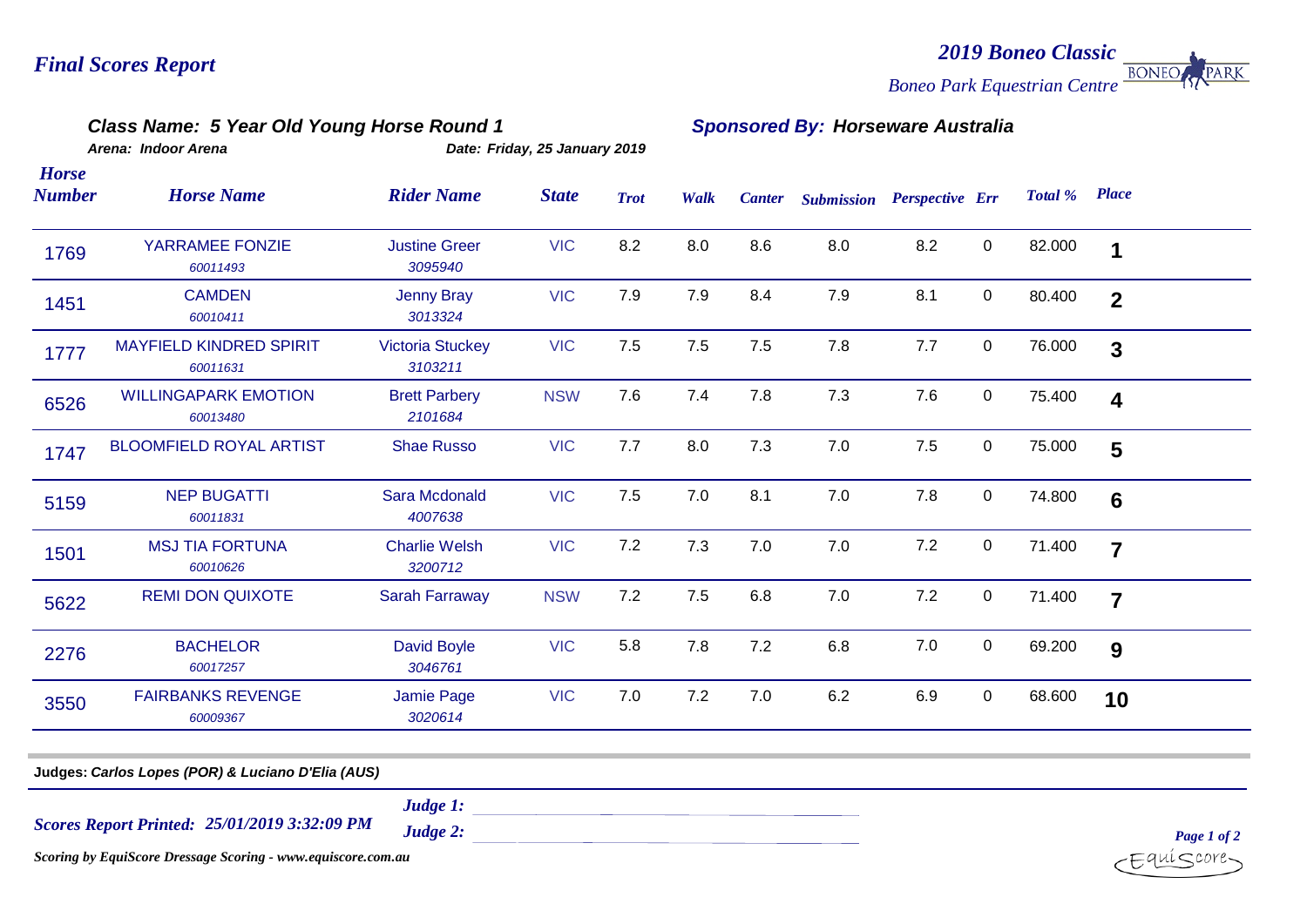*2019 Boneo Classic* **BONEO** *Boneo Park Equestrian Centre*

PARK

|      | Class Name: 5 Year Old Young Horse Round 1 |                                   |                               |     |     | <b>Sponsored By: Horseware Australia</b> |     |     |   |        |       |  |
|------|--------------------------------------------|-----------------------------------|-------------------------------|-----|-----|------------------------------------------|-----|-----|---|--------|-------|--|
|      | Arena: Indoor Arena                        |                                   | Date: Friday, 25 January 2019 |     |     |                                          |     |     |   |        |       |  |
| 1623 | <b>FEARLESS FF</b><br>60011037             | <b>Jessica Dertell</b><br>3202421 | VIC.                          | 6.8 | 7.0 | 6.9                                      | 6.6 | 6.8 | 0 | 68.200 | $-11$ |  |
| 2613 | <b>HV DUCHESS</b><br>60012557              | Samantha Bray<br>3105915          | VIC.                          | 6.4 | 7.2 | 6.6                                      | 6.8 | 6.7 | 0 | 67.400 | 12    |  |
| 1508 | <b>CJP SIR DRAGON FIRE 1</b><br>60007690   | <b>Travis Cole</b><br>3087484     | VIC.                          | 6.2 | 7.0 | 6.5                                      | 6.2 | 6.5 | 0 | 64.800 | 13    |  |

**Judges:** *Carlos Lopes (POR) & Luciano D'Elia (AUS)Judge 1: 25/01/2019 3:32:10 PM Scores Report Printed: Judge 2: Page 2 of 2 Scoring by EquiScore Dressage Scoring - www.equiscore.com.au*  $i$ <core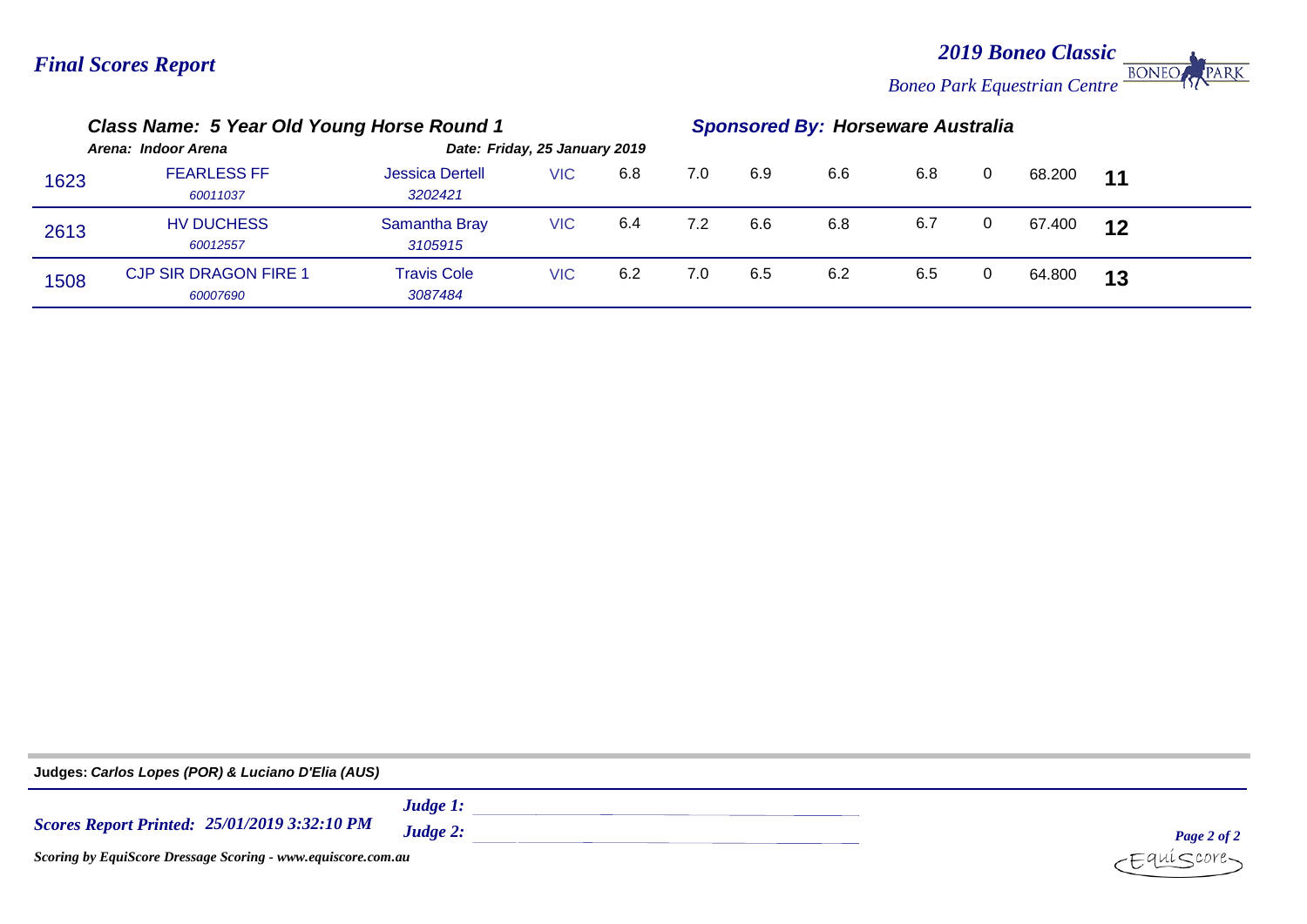### *2019 Boneo Classic* PARK **BONEO** *Boneo Park Equestrian Centre*

# *Class Name: 6 Year Old Young Horse Round 1 Sponsored By: Audi Mornington*

|                               | Arena: Indoor Arena                       |                                  | Date: Friday, 25 January 2019 |             |      |               |                   |                        |             |         |                  |  |
|-------------------------------|-------------------------------------------|----------------------------------|-------------------------------|-------------|------|---------------|-------------------|------------------------|-------------|---------|------------------|--|
| <b>Horse</b><br><b>Number</b> | <b>Horse Name</b>                         | <b>Rider Name</b>                | <b>State</b>                  | <b>Trot</b> | Walk | <b>Canter</b> | <b>Submission</b> | <b>Perspective Err</b> |             | Total % | <b>Place</b>     |  |
| 1772                          | <b>FURST DELUXE</b>                       | <b>Maree Tomkinson</b>           | <b>VIC</b>                    | 7.8         | 8.3  | 8.1           | 8.3               | 8.2                    | 0           | 81.400  | 1                |  |
| 1877                          | <b>TOTAL DIVA</b>                         | <b>Maree Tomkinson</b>           | <b>VIC</b>                    | 7.8         | 8.0  | 8.0           | 7.3               | 8.0                    | $\mathbf 0$ | 78.200  | $\mathbf{2}$     |  |
| 1410                          | <b>ADLANTA MARCELLA</b>                   | Sara Mcdonald                    | <b>VIC</b>                    | 7.0         | 7.5  | 7.1           | 6.8               | 7.3                    | $\mathbf 0$ | 71.400  | 3                |  |
| 752                           | <b>MAYFIELD WHIST</b>                     | <b>Victoria Stuckey</b>          | <b>VIC</b>                    | 7.0         | 8.0  | 6.8           | 6.8               | 7.0                    | $\mathbf 0$ | 71.200  | $\boldsymbol{4}$ |  |
| 855                           | <b>GOWRIE PARK COGNAC</b>                 | <b>Tamara Campain</b>            | <b>VIC</b>                    | 6.8         | 6.5  | 6.9           | 6.5               | 6.9                    | 0           | 67.200  | 5                |  |
| 1141                          | <b>STAUGHTON VALE BELMIRO</b><br>60008974 | <b>Katrina Bolmat</b><br>3095328 | <b>VIC</b>                    | 7.2         | 6.8  | 6.5           | 6.2               | 6.7                    | $\mathbf 0$ | 66.800  | $6\phantom{1}6$  |  |
| 266                           | <b>AEA TUSCANY</b>                        | <b>Rhianon Pettigrove</b>        | <b>VIC</b>                    | 6.6         | 7.0  | 6.5           | 6.4               | 6.7                    | $\mathbf 0$ | 66.400  | 7                |  |

| Judges: C Sievers & L D'Elia                                        |                         |                   |  |  |  |  |  |  |  |
|---------------------------------------------------------------------|-------------------------|-------------------|--|--|--|--|--|--|--|
| <b>Scores Report Printed: 25/01/2019 5:48:50 PM</b>                 | Judge $1$ :<br>Judge 2: | Page 1 of 1       |  |  |  |  |  |  |  |
| <b>Scoring by EquiScore Dressage Scoring - www.equiscore.com.au</b> |                         | $c$ Equí $S$ core |  |  |  |  |  |  |  |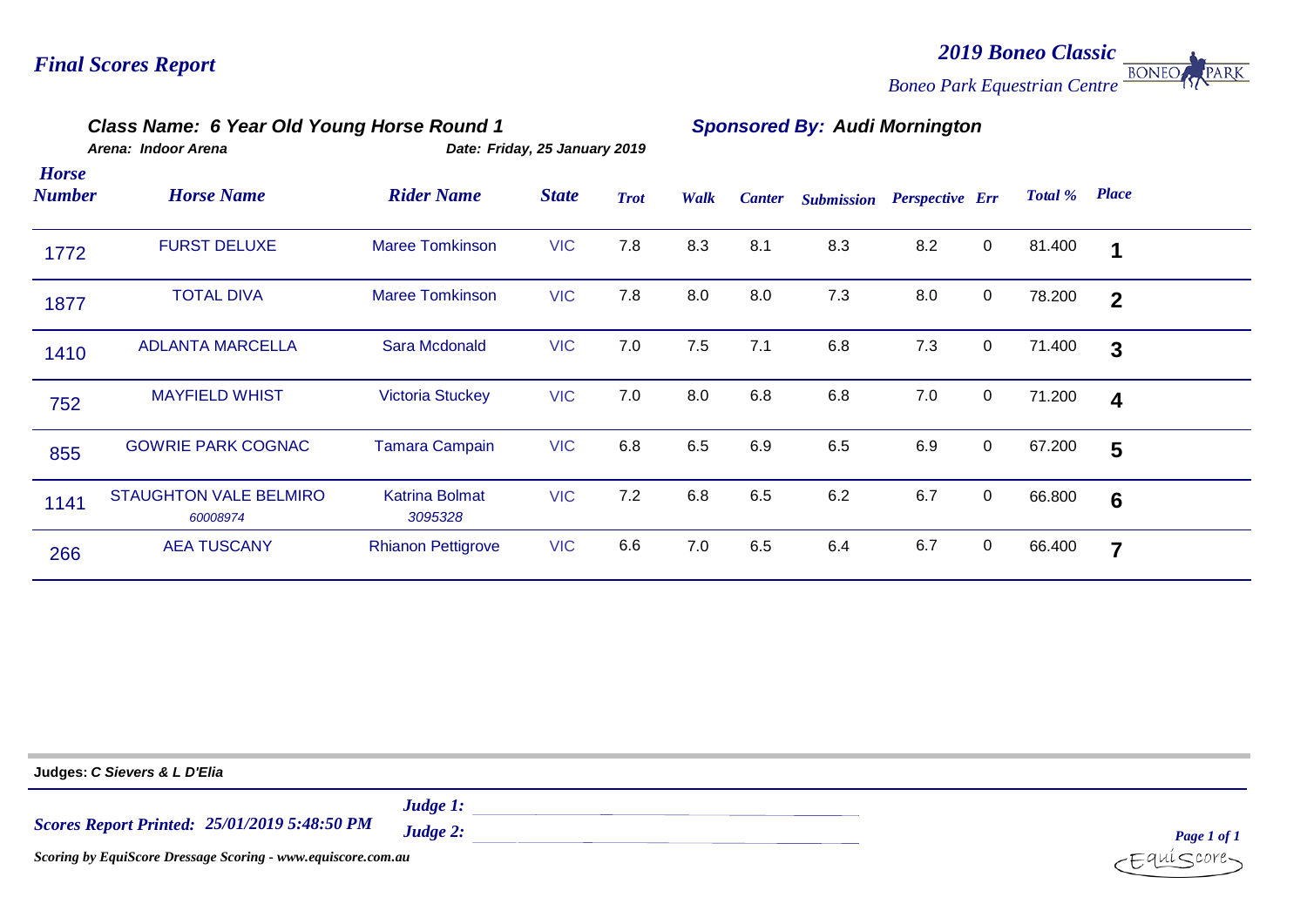*2019 Boneo Classic Boneo Park Equestrian Centre* PARK

# *Class Name: 6 Year Old Young Pony Round 1 Sponsored By: Melliodora Park*

| Arena: Indoor A |  |  |
|-----------------|--|--|
|                 |  |  |

*Arena: Indoor Arena Date: Friday, 25 January 2019*

| <b>Horse</b><br><b>Number</b> | <b>Horse Name</b>                      | <b>Rider Name</b>                  | <b>State</b> | E         | $\boldsymbol{H}$ | $\mathcal{C}$                       | $\boldsymbol{M}$ | $\boldsymbol{B}$ | <b>Total Score</b> | Err | <b>Place</b>               |
|-------------------------------|----------------------------------------|------------------------------------|--------------|-----------|------------------|-------------------------------------|------------------|------------------|--------------------|-----|----------------------------|
| 1064                          | THE SILVER ROSE<br>60008163            | <b>Bettina Kopetzky</b><br>3101461 | <b>VIC</b>   | $0.000\%$ |                  | $0.000\%$ 73.200%<br>(1)            | $0.000\,\%$      | 0.000<br>%       | 73.200 %           | 0   |                            |
| 179                           | <b>GLENIPH TIRAMISU</b><br>60007426    | <b>Megan Forrest</b><br>3096197    | <b>VIC</b>   | $0.000\%$ |                  | $0.000\%$ 71.000%<br>2)             | $0.000\,\%$      | 0.000%           | 71.000 %           | 0   | $\boldsymbol{\mathcal{P}}$ |
| 1438                          | <b>KITTANI ZARKANA</b><br>30501669     | Natasha Moody<br>3104421           | <b>VIC</b>   | $0.000\%$ |                  | $0.000\%$ 65.000%<br>3 <sup>2</sup> | $0.000\,\%$      | $0.000 \%$       | 65.000 %           | 0   | 3                          |
| 1338                          | <b>BUTTERFLY FARM ELLE</b><br>60009845 | Lisa Swan<br>2030795               | <b>VIC</b>   | $0.000\%$ |                  | $0.000\%$ 63.800%<br>4              | $0.000\,\%$      | 0.000<br>%       | 63.800 %           | 0   | 4                          |

| Judge E:         | Judge H: -                                   |                    | Judge C: C Sievers & L D'Elia | Judge M:-  | Judge B:    |
|------------------|----------------------------------------------|--------------------|-------------------------------|------------|-------------|
|                  | Scores Report Printed: 25/01/2019 5:48:26 PM | <b>Judge Name:</b> |                               | Signature: | Page 1 of 1 |
| ________________ |                                              |                    |                               |            |             |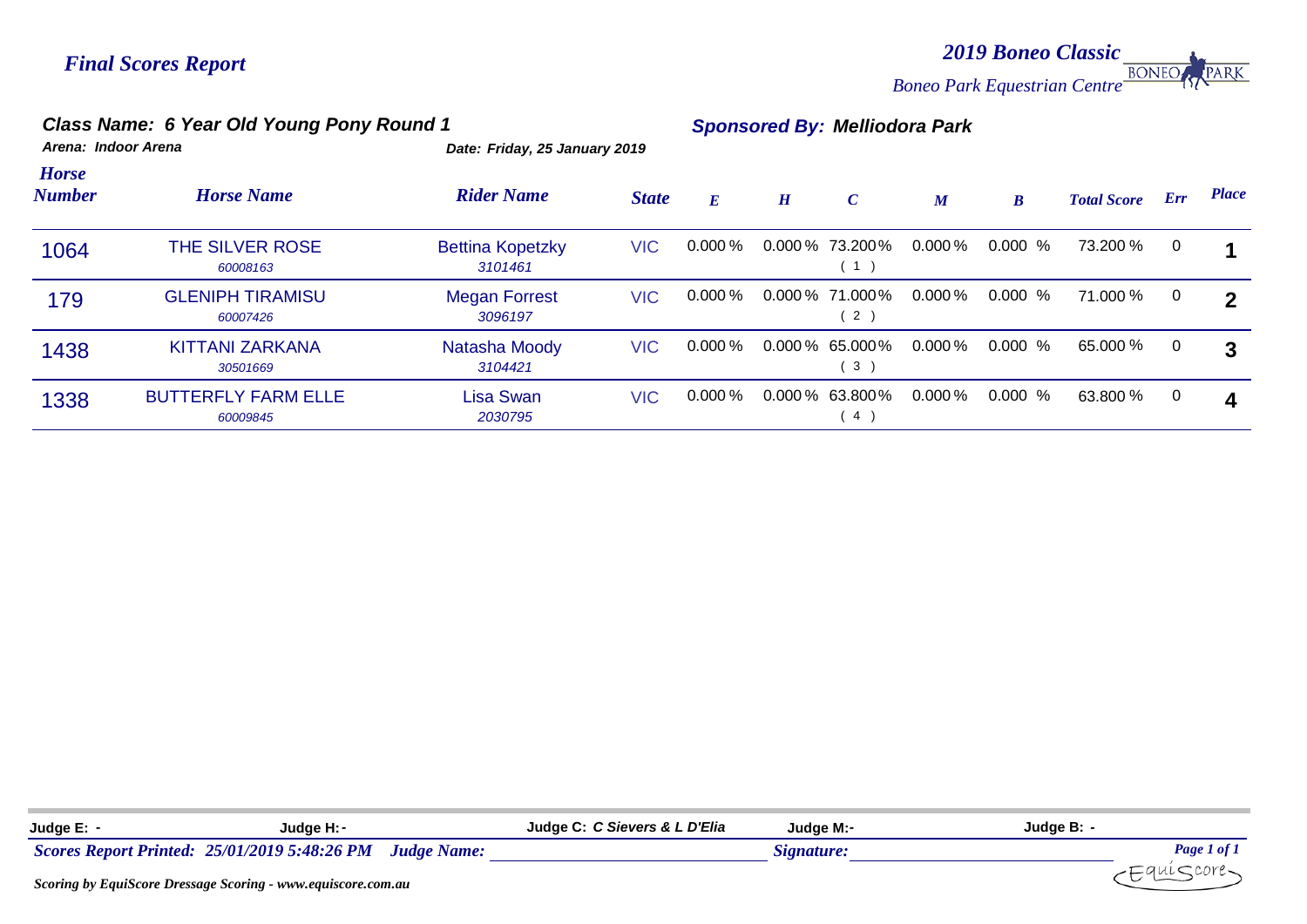*2019 Boneo Classic Boneo Park Equestrian Centre* PARK

# *Class Name: 7 Year Old Young Horse Round 1 Sponsored By: Total Animal Supplies*

| <b>Horse</b><br>Number | <b>Horse Name</b>              | <b>Rider Name</b>    | <b>State</b> | E                          | H           | $\mathcal{C}$                       | $\boldsymbol{M}$ | $\boldsymbol{B}$ | <b>Total Score</b> | Err | <b>Place</b> |
|------------------------|--------------------------------|----------------------|--------------|----------------------------|-------------|-------------------------------------|------------------|------------------|--------------------|-----|--------------|
| 431                    | <b>HORIZONTE DE JEU</b>        | <b>Charlie Welsh</b> | VIC.         | 73.400 %                   |             | $0.000\,\%$ 66.714%<br>1)           | 0.000 %          | 0.000 %          | 70.057 %           |     |              |
| 614                    | <b>BLOOMFIELD FORREST GUMP</b> | <b>Ian Balfour</b>   | VIC.         | 72.400 %<br>$\overline{2}$ |             | $0.000\,\%$ 60.286%<br>3            | $0.000\,\%$      | $0.000 \%$       | 66.343 %           |     | າ            |
| 119                    | <b>MAYFIELD WITH LACE</b>      | <b>Clair Arnold</b>  | VIC.         | 67.800%<br>$\mathbf{3}$    |             | $0.000\%$ 62.429%<br>2 <sup>1</sup> | $0.000\,\%$      | $0.000\%$        | 65.115 %           |     | 3            |
| 688                    | <b>CONNOR</b>                  | Jemma Heran          | <b>QLD</b>   | $0.000\,\%$                | $0.000\,\%$ | $0.000\%$                           | $0.000\,\%$      | $0.000 \%$       | $0.000\%$ SCR      |     |              |

*Arena: Indoor Arena Date: Friday, 25 January 2019*

| Judge E: C Lopes & L D'Elia<br>Judae H: -                        | Judge C: Chris Sievers (AUS) | Judae M:-  | Judge B: -  |
|------------------------------------------------------------------|------------------------------|------------|-------------|
| Scores Report Printed: 25/01/2019 5:27:36 PM Judge Name:         |                              | Signature: | Page 1 of 1 |
| Securing by Faui Secue Dressage Securing Annum carrieogue com an |                              |            |             |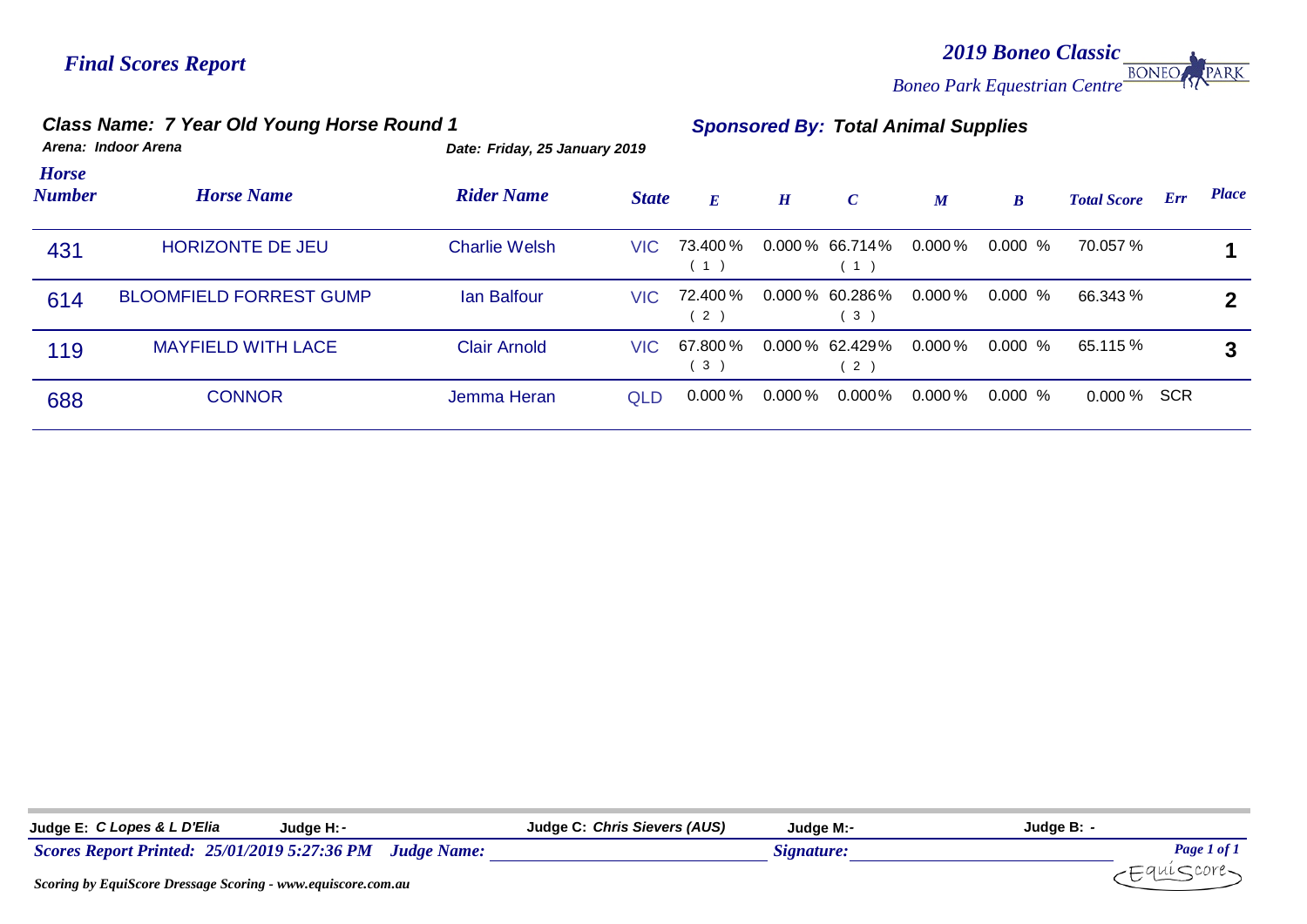*2019 Boneo Classic Boneo Park Equestrian Centre* PARK

*Class Name: FEI CDN-J Team Test Sponsored By: Complete Fire Supply Co*

| Arena: Main Arena             |                                     | Date: Friday, 25 January 2019    |              |                |   |                |                                          |                  |                    |                |              |
|-------------------------------|-------------------------------------|----------------------------------|--------------|----------------|---|----------------|------------------------------------------|------------------|--------------------|----------------|--------------|
| <b>Horse</b><br><b>Number</b> | <b>Horse Name</b>                   | <b>Rider Name</b>                | <b>State</b> | E              | H | $\mathcal{C}$  | $\boldsymbol{M}$                         | $\boldsymbol{B}$ | <b>Total Score</b> | Err            | <b>Place</b> |
| 1714                          | YARAMEE B BEAR<br>30045064          | <b>Hannah Shippen</b><br>1010241 | VIC.         | 68.788%<br>1)  |   | 2)             | $0.000\%$ 61.818% 67.273%<br>(1)         | 0.000 %          | 65.960 %           |                |              |
| 4177                          | <b>DANCE SALENTIN</b><br>30502070   | <b>Jasmine Haynes</b><br>3105785 | VIC.         | 66.061 %<br>2) |   | (1)            | 0.000 % 64.715 % 66.818 %<br>$2^{\circ}$ | $0.000\%$        | 65.865 %           |                |              |
| 2084                          | <b>NOBLIS JUELLES</b><br>81000460   | <b>Jazi French</b><br>3106956    | VIC.         | 61.515 %<br>3) |   | 3 <sup>2</sup> | $0.000\%$ 61.212% 65.909%<br>3)          | $0.000\%$        | 62.879 %           |                | 3            |
| 1823                          | <b>ALLURE PARK DIOR</b><br>60004269 | <b>Skye Wright</b><br>3105790    | VIC -        | 53.697 %<br>4) |   | $\sim$ 4       | $0.000\%$ 46.727% 52.333%<br>4           | $0.000\%$        | 50.919 %           | $\overline{2}$ | Δ            |

| Judge E: Virginia Creed (AUS)<br>Judge H: -                     | Judge C: Isobel Wessels (GBR)<br>Judge M: Jane Ventura (AUS) | Judge B: -  |
|-----------------------------------------------------------------|--------------------------------------------------------------|-------------|
| Scores Report Printed: 25/01/2019 4:36:33 PM Judge Name:        | Signature:                                                   | Page 1 of 1 |
| Seeming by Faui Seeme Dressgoog Seeming them agriculate compare |                                                              | -Equiscore- |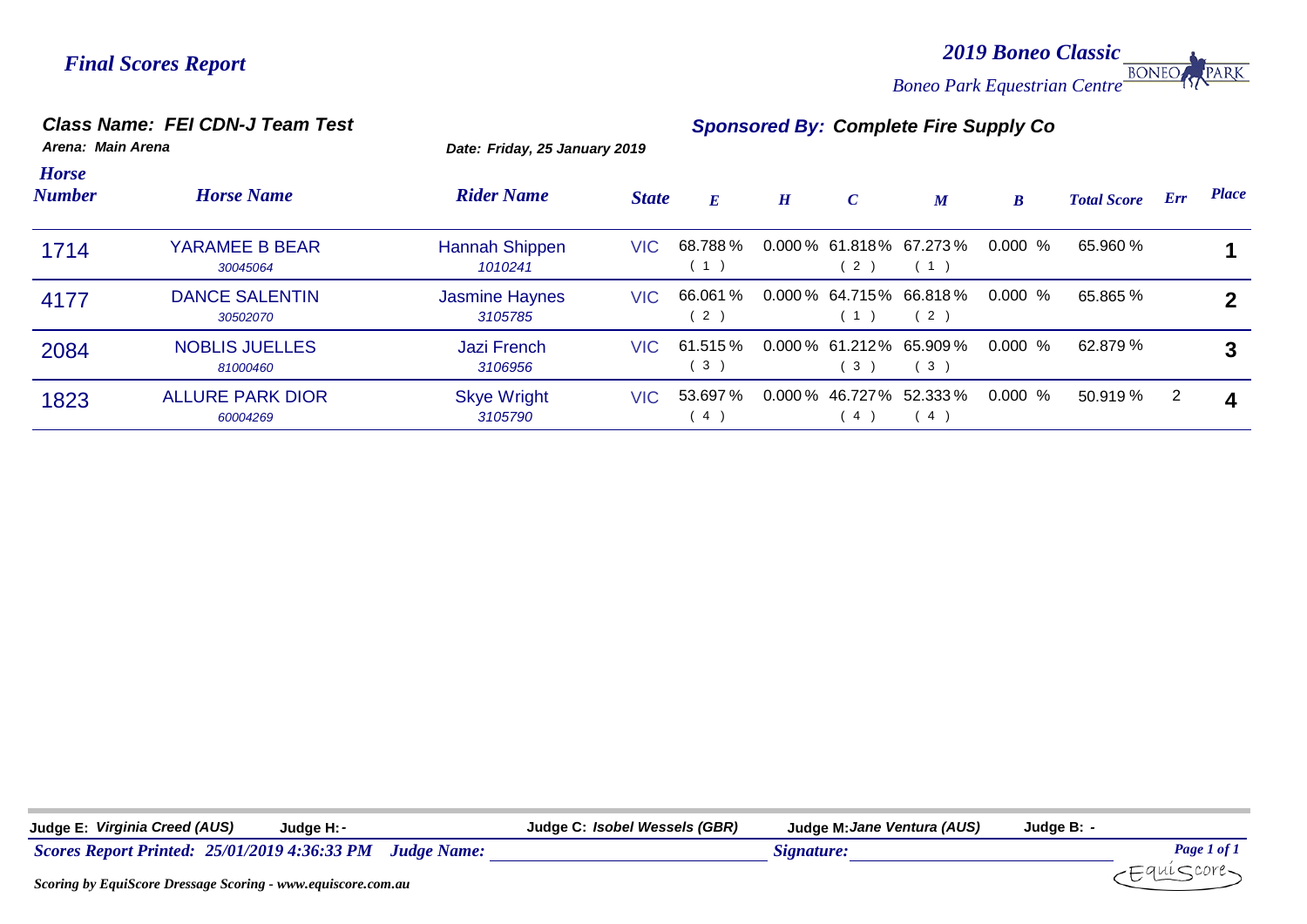*2019 Boneo Classic Boneo Park Equestrian Centre* PARK

# *Class Name: FEI CDN-P Team Test Sponsored By: Horseland*

|                               | Arena: Main Arena                            | Date: Friday, 25 January 2019    |              |                 |             |               |                                  |                  |                    |     |              |
|-------------------------------|----------------------------------------------|----------------------------------|--------------|-----------------|-------------|---------------|----------------------------------|------------------|--------------------|-----|--------------|
| <b>Horse</b><br><b>Number</b> | <b>Horse Name</b>                            | <b>Rider Name</b>                | <b>State</b> | $\bm{E}$        | H           | $\mathcal{C}$ | $\boldsymbol{M}$                 | $\boldsymbol{B}$ | <b>Total Score</b> | Err | <b>Place</b> |
| 4076                          | <b>STEENDIEKS CHAMP OF GLORY</b><br>30501831 | <b>Jasmine Haynes</b><br>3105785 | VIC.         | 66.000%<br>(1)  |             | (1)           | $0.000\%$ 65.571% 67.857%<br>(1) | 0.000 %          | 66.476 %           |     |              |
| 1518                          | <b>MISTER CRECENDO</b><br>40018248           | <b>Caitlyn Porter</b><br>1010658 | VIC.         | 65.000 %<br>(2) |             | 2)            | $0.000\%$ 64.286% 65.857%<br>2   | $0.000\%$        | 65.048 %           |     |              |
| 825                           | <b>RAVEN LODGE AURA</b><br>30044507          | Sophie Taylor<br>3201472         | <b>VIC</b>   | $0.000\,\%$     | $0.000\,\%$ | $0.000\%$     | $0.000\,\%$                      | $0.000\%$        | $0.000\,\%$        | Е   |              |

| Judge E: Susie Hoevenaars (AUS)<br>Judge H: -             | Judge C: Adam Riess (AUS) | Judge M: Helen Hughes-Keen (NZ Judge B: - |             |
|-----------------------------------------------------------|---------------------------|-------------------------------------------|-------------|
| Scores Report Printed: 25/01/2019 11:06:57 AM Judge Name: |                           | <i>Signature.</i>                         | Page 1 of 1 |
|                                                           |                           |                                           |             |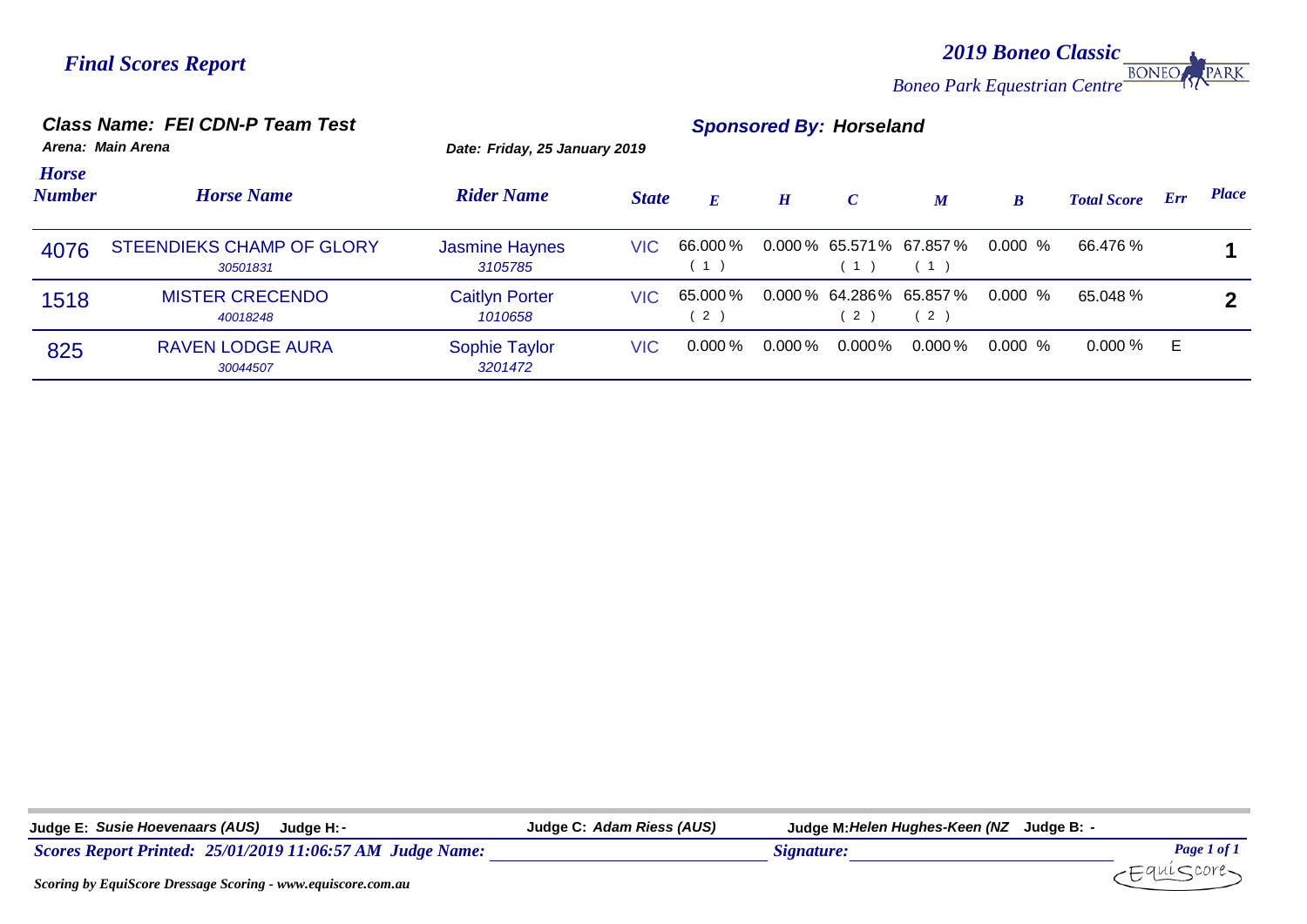*2019 Boneo Classic Boneo Park Equestrian Centre*

# *Class Name: FEI CDN-Y Team Test Sponsored By: Paton's Machinery*

*Arena: Main Arena Date: Friday, 25 January 2019*

| <b>Horse</b><br><b>Number</b> | <b>Horse Name</b>                         | <b>Rider Name</b>                | <b>State</b> | $E_{\parallel}$ | H | $\boldsymbol{C}$ | $\boldsymbol{M}$                  | $\boldsymbol{B}$ | <b>Total Score</b> | Err | <b>Place</b> |
|-------------------------------|-------------------------------------------|----------------------------------|--------------|-----------------|---|------------------|-----------------------------------|------------------|--------------------|-----|--------------|
| 565                           | <b>ARISTEDE</b><br>40017225               | <b>Lindsey Ware</b><br>3201833   | VIC.         | 66.618%<br>(1)  |   | (1)              | $0.000\%$ 70.441% 72.647%<br>(1)  | $0.000 \%$       | 69.902 %           |     |              |
| 6569                          | <b>MW ROTSONG</b><br>20092062             | <b>Sarah Farraway</b><br>2113585 | <b>NSW</b>   | 65.147%<br>2)   |   | (3)              | 0.000 % 64.853 % 65.441 %<br>(4)  | $0.000 \%$       | 65.147 %           |     | $\mathbf{2}$ |
| 791                           | <b>SILVERDENE PHARAOH</b><br>30042768     | Amy Bachmann<br>3106624          | VIC          | 63.824 %<br>3)  |   | (4)              | $0.000\%$ 63.382% 66.324%<br>(2)  | $0.000 \%$       | 64.510 %           |     | 3            |
| 3833                          | <b>BLUEFIELDS FURSTENTANZ</b><br>30501267 | <b>Tayla Desmet</b><br>3105815   | VIC.         | 60.588%<br>5)   |   | (2)              | $0.000\%$ 65.588% 65.735%<br>(3)  | $0.000 \%$       | 63.970 %           |     |              |
| 2680                          | <b>CALLUM PARK FREYA</b><br>20092931      | <b>Brooke Mance</b><br>3106856   | VIC.         | 62.206%<br>4)   |   | 5)               | $0.000\%$ 61.765% 60.882%<br>5)   | $0.000 \%$       | 61.618 %           |     | 5            |
| 1757                          | <b>PROMISE R</b><br>20094155              | <b>Mary Nitschke</b><br>5007315  | <b>SA</b>    | 55.000 %<br>6)  |   | 6)               | $0.000\%$ 56.912\% 57.794\%<br>6) | 0.000%           | 56.569 %           |     | 6            |

| Judge E: Helen Hughes-Keen (NZL) Judge H: -                                                                             | Judge C: Virginia Creed (AUS) | Judge M: Jane Ventura (AUS) | Judge B: -         |
|-------------------------------------------------------------------------------------------------------------------------|-------------------------------|-----------------------------|--------------------|
| Scores Report Printed: 25/01/2019 7:14:07 PM Judge Name:                                                                |                               | Signature:                  | Page 1 of          |
| $\alpha$ . $\alpha$ is the state of $\alpha$ is the state of $\alpha$ is the state of $\alpha$ is the state of $\alpha$ |                               |                             | $H$ qui $\sim$ uro |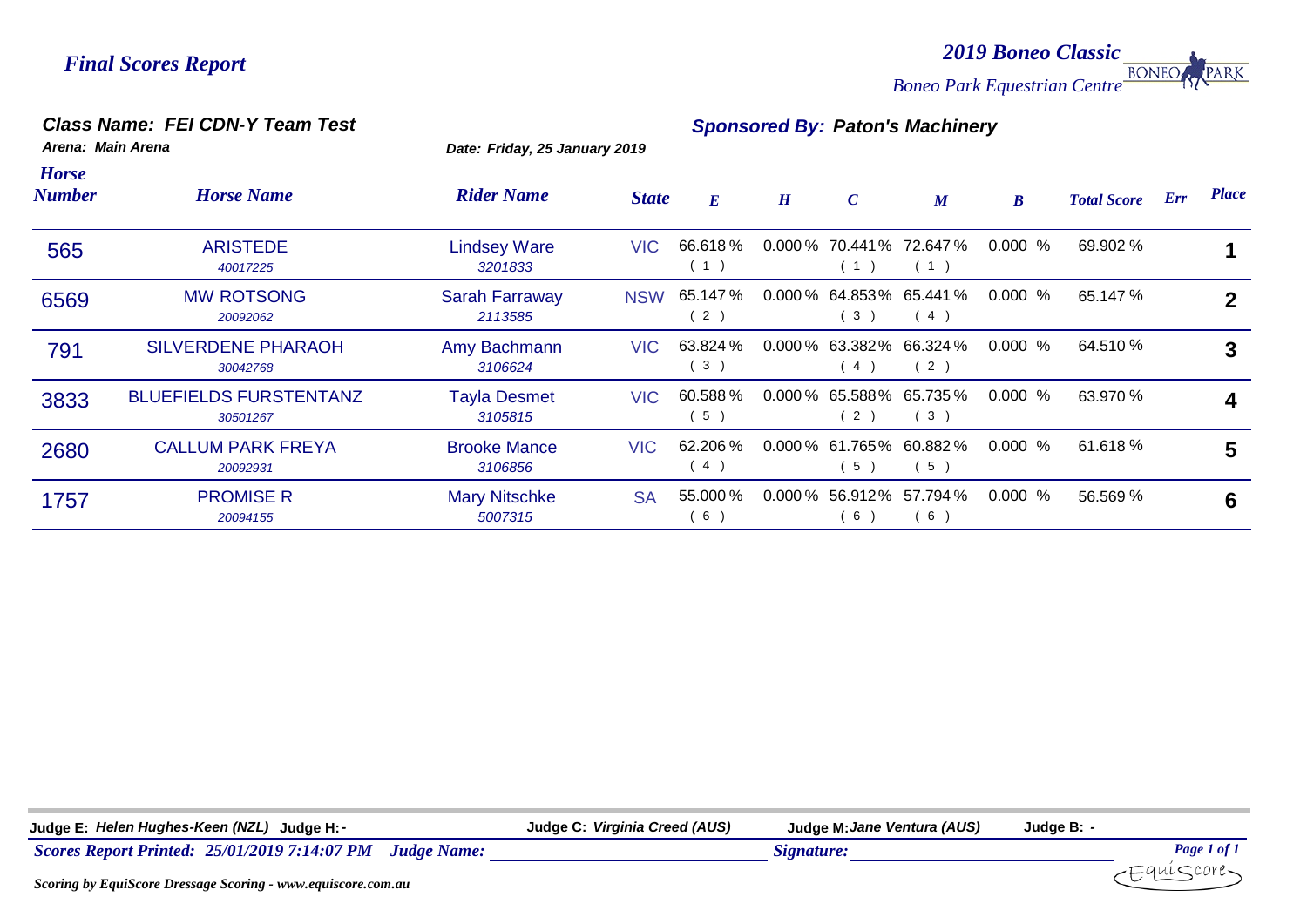*2019 Boneo Classic Boneo Park Equestrian Centre* PARK

### *Class Name: FEI Intermediate II Sponsored By: Browns Sawdust*

*Arena: Main Arena Date: Friday, 25 January 2019*

| <b>Horse</b><br><b>Number</b> | <b>Horse Name</b>                        | <b>Rider Name</b>                    | <b>State</b> | E               | H           | $\boldsymbol{C}$         | $\boldsymbol{M}$                 | $\boldsymbol{B}$ | <b>Total Score</b> | Err        | <b>Place</b> |
|-------------------------------|------------------------------------------|--------------------------------------|--------------|-----------------|-------------|--------------------------|----------------------------------|------------------|--------------------|------------|--------------|
| 4885                          | <b>FERERRO CHOCOLATE BOX</b><br>40017986 | <b>Sheridyn Ashwood</b><br>2039149   | <b>AUS</b>   | 66.324 %<br>(1) |             | (2)                      | 0.000 % 64.706 % 64.118 %<br>(4) | 0.000%           | 65.049 %           |            | 1            |
| 739                           | <b>AEA METALLIC</b><br>30041432          | Dirk Dijkstra<br>3022617             | <b>AUS</b>   | 64.118%<br>3)   |             | (1)                      | 0.000 % 66.324 % 64.412 %<br>(3) | 0.000 %          | 64.951 %           |            | $\mathbf{2}$ |
| 1758                          | <b>CAPTAIN COOKS</b><br>60011104         | <b>Pauline Carnovale</b><br>3074072  | <b>AUS</b>   | 64.265%<br>(2)  |             | (3)                      | 0.000 % 63.676 % 65.294 %<br>(1) | 0.000 %          | 64.412 %           |            | 3            |
| 2818                          | <b>STARLIGHT</b><br>30502211             | <b>Maree Tomkinson</b><br>3015807    | <b>VIC</b>   | 62.353%<br>(4)  |             | (5)                      | 0.000 % 61.765 % 64.706 %<br>(2) | 0.000%           | 62.941 %           |            | 4            |
| 3946                          | <b>LBA DANCE</b><br>70007478             | <b>Jason James</b><br>30000          | <b>VIC</b>   | 62.265%<br>5)   |             | (4)                      | 0.000 % 61.971 % 61.529 %<br>(5) | 0.000 %          | 61.922 %           |            | 5            |
| 934                           | <b>AMICELLI GOLD</b><br>20091893         | <b>Lesley Anne Taylor</b><br>5000463 | <b>AUS</b>   | 60.794 %<br>(7) |             | $0.000\%$ 60.206%<br>(8) | 60.941%<br>(6)                   | 0.000 %          | 60.647 %           |            | 6            |
| 1173                          | <b>MAYFIELD BE BRAVE</b><br>30043887     | <b>Kerry Mack</b><br>3055353         | <b>VIC</b>   | 60.441 %<br>(8) |             | (7)                      | 0.000 % 60.588 % 60.147 %<br>(7) | 0.000 %          | 60.392 %           |            | 7            |
| 883                           | <b>RUBENESQUE</b><br>20088605            | <b>Shaun France</b><br>2061706       | <b>NSW</b>   | 62.059%<br>(6)  |             | (6)                      | 0.000 % 61.471 % 57.059 %<br>(8) | 0.000%           | 60.196 %           |            | 8            |
| 737                           | <b>RENDEZVOUS</b><br>20089089            | <b>Cheryl Fort</b><br>3005844        | <b>VIC</b>   | $0.000\%$       | $0.000\,\%$ | $0.000\%$                | $0.000\%$                        | 0.000 %          | 0.000%             | <b>SCR</b> |              |

**Judge E:** *Susie Hoevenaars (AUS)* **Judge H:***-* **Judge C:** *Helen Hughes-Keen (NZL)* **Judge M:***Isobel Wessels (GBR)* **Judge B:** *-*

*Scores Report Printed: 25/01/2019 6:20:13 PM Judge Name: Signature: Page 1 of 1*

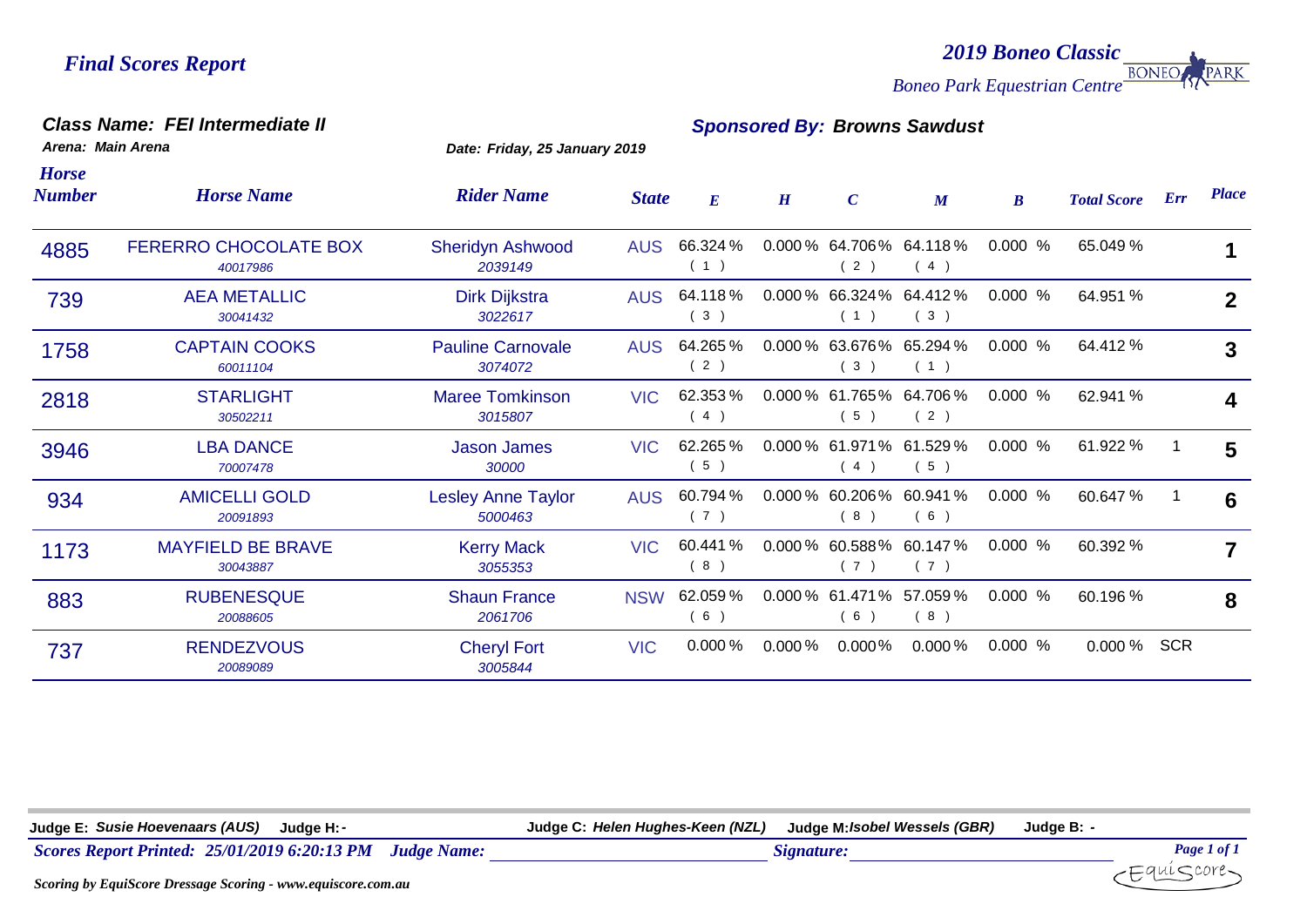*2019 Boneo Classic Boneo Park Equestrian Centre* **PARK** 

# *Class Name: FEI Prix St Georges CDN Sponsored By: Flexible Fit*

*Arena: Main Arena Date: Friday, 25 January 2019*

| <b>Horse Name</b>                            | <b>Rider Name</b>                   |            | $E_{\parallel}$ | H                          | $\mathcal{C}$ | $\boldsymbol{M}$ | $\boldsymbol{B}$                                                                                                                                                                                                                                                                                                    | <b>Total Score</b> | <b>Place</b>   |
|----------------------------------------------|-------------------------------------|------------|-----------------|----------------------------|---------------|------------------|---------------------------------------------------------------------------------------------------------------------------------------------------------------------------------------------------------------------------------------------------------------------------------------------------------------------|--------------------|----------------|
| <b>SKY DIAMOND</b><br>82000584               | <b>Brett Parbery</b><br>2101684     |            | 70.441%<br>(1)  |                            | (1)           | (1)              | 0.000%                                                                                                                                                                                                                                                                                                              | 70.980 %           | 1              |
| <b>ASHWOODS CHOCOLATE FONDUE</b><br>40019810 | <b>Sheridyn Ashwood</b><br>2039149  | <b>NSW</b> | 67.647%<br>(3)  |                            | (2)           | (2)              | 0.000%                                                                                                                                                                                                                                                                                                              | 69.363 %           | $\mathbf{2}$   |
| <b>DEEJAY</b><br>60012443                    | <b>Clare Porz</b><br>3098691        | <b>VIC</b> | 68.088%<br>(2)  |                            | (3)           | (4)              | 0.000%                                                                                                                                                                                                                                                                                                              | 67.598 %           | 3              |
| <b>MAYFIELD LIMELIGHT</b><br>30046612        | <b>Kerry Mack</b><br>3055353        | <b>VIC</b> | 65.735%<br>(5)  |                            | (5)           | (4)              | 0.000%                                                                                                                                                                                                                                                                                                              | 66.323 %           | 4              |
| <b>RAJAHS RAVE</b><br>70007467               | <b>Abbie Obrien</b><br>7002825      | <b>VIC</b> | 65.294 %<br>(6) |                            | (4)           | (3)              | 0.000%                                                                                                                                                                                                                                                                                                              | 66.275 %           | 5              |
| <b>UTOPIAN CARDINAL</b><br>20092209          | <b>Mary Nitschke</b><br>5007315     | <b>SA</b>  | 66.618%<br>(4)  |                            | (6)           | (6)              | 0.000%                                                                                                                                                                                                                                                                                                              | 65.539 %           | 6              |
| <b>BALZAC</b><br>60011340                    | <b>Sue West</b><br>3046761          | <b>VIC</b> | 64.706%<br>(8)  |                            | (7)           | (6)              | $0.000\%$                                                                                                                                                                                                                                                                                                           | 64.608 %           | $\overline{7}$ |
| <b>REBEL M</b><br>20093093                   | <b>Cassia Montgomery</b><br>3097887 | <b>VIC</b> | 64.559%<br>(9)  |                            | (8)           | (8)              | 0.000%                                                                                                                                                                                                                                                                                                              | 63.284 %           | 8              |
| <b>DON SAFIRO</b><br>60008339                | Georgia Haythorpe<br>3097574        | <b>VIC</b> | 65.000 %<br>(7) |                            | (11)          | 62.647%<br>(10)  | 0.000%                                                                                                                                                                                                                                                                                                              | 62.500 %           | 9              |
| <b>JAYBEE ALEXANDER</b><br>30045038          | Georgia Widdup<br>3074382           | <b>VIC</b> | 62.206%<br>(11) |                            | (8)           | (11)             | 0.000%                                                                                                                                                                                                                                                                                                              | 62.108 %           | 10             |
| <b>GLOGAU</b><br>41000135                    | <b>Zoe Dennis</b><br>3104054        | <b>VIC</b> | 63.088%<br>(10) |                            | (12)          | (9)              | 0.000%                                                                                                                                                                                                                                                                                                              | 61.470 %           | 11             |
|                                              | <b>Number</b><br>5883               |            |                 | <b>State</b><br><b>NSW</b> |               |                  | 0.000 % 70.147 % 72.353 %<br>0.000 % 70.000 % 70.441 %<br>$0.000\%$ 68.529% 66.176%<br>0.000 % 67.059 % 66.176 %<br>$0.000\%$ 67.206% 66.324%<br>$0.000\%$ 64.853% 65.147%<br>0.000 % 63.971 % 65.147 %<br>0.000 % 62.353 % 62.941 %<br>$0.000\%$ 59.853%<br>0.000 % 62.353 % 61.765 %<br>0.000 % 58.529 % 62.794 % |                    | Err            |

| <b>Helen Huahes-Keen (NZL</b><br>Judge F<br>Judae H:                   | <b>Susie Hoevenaars (AUS)</b><br>Judge <sup>r</sup> | Judge M: Isobel Wessels (GBR) | Judge B. |                                          |
|------------------------------------------------------------------------|-----------------------------------------------------|-------------------------------|----------|------------------------------------------|
| <b>Scores Report Printed:</b><br>25/01/2019 10:09:15 AM<br>Judge Name: |                                                     | Signature.                    |          | $\boldsymbol{\nu}_{\boldsymbol{\theta}}$ |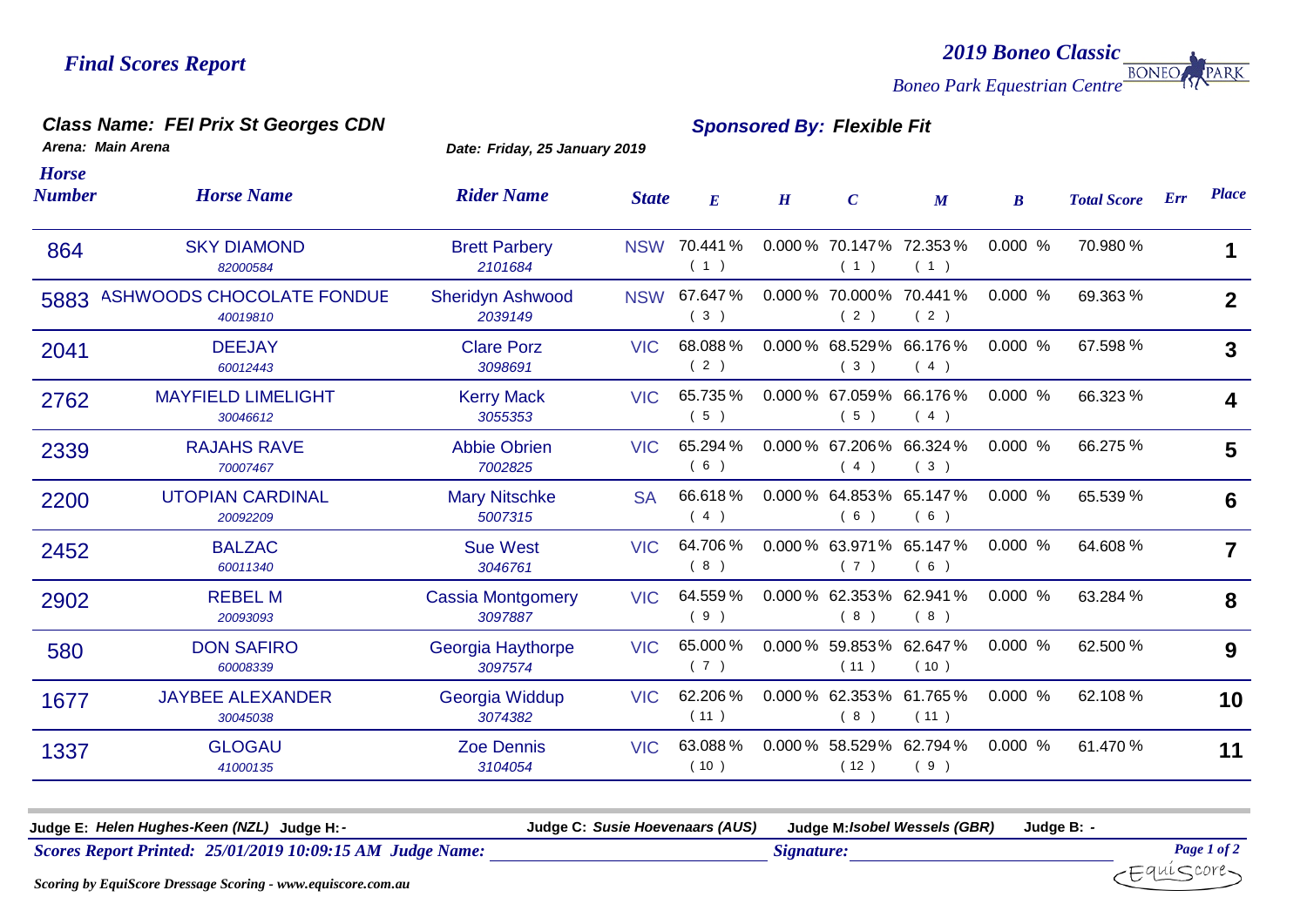## *2019 Boneo Classic Boneo Park Equestrian Centre* PARK

| Arena: Main Arena |                                     | Date: Friday, 25 January 2019         |      |                                   |    |      |                                                |              |                 |
|-------------------|-------------------------------------|---------------------------------------|------|-----------------------------------|----|------|------------------------------------------------|--------------|-----------------|
|                   |                                     |                                       |      |                                   |    |      |                                                |              |                 |
| 2722              | KOOKABURRA PARK RICARDO<br>30046538 | <b>Jackson Stern</b><br>3106224       |      | 12                                | 10 | ່ 12 | VIC 59.853 % 0.000 % 60.735 % 57.206 % 0.000 % | 59.265 %     | 12 <sub>2</sub> |
| 1504              | <b>INSTINCTIVE</b><br>20085479      | <b>Stephanie Gillespie</b><br>3094408 | VIC. | $0.000\,\%$ 0.000 $\%$ 0.000 $\%$ |    |      | $0.000\,\%$ 0.000 %                            | $0.000\%$ NS |                 |

| Judge E: Helen Hughes-Keen (NZL) Judge H: -                  | Judge C: Susie Hoevenaars (AUS) | Judge M: <i>Isobel Wessels (GBR)</i> | Judge B: <i>-</i> |             |
|--------------------------------------------------------------|---------------------------------|--------------------------------------|-------------------|-------------|
| Scores Report Printed: 25/01/2019 10:09:16 AM Judge Name:    |                                 | Signature:                           |                   | Page 2 of 2 |
| Scoring by EquiScore Dressage Scoring - www.equiscore.com.au |                                 |                                      |                   | -Equiscore  |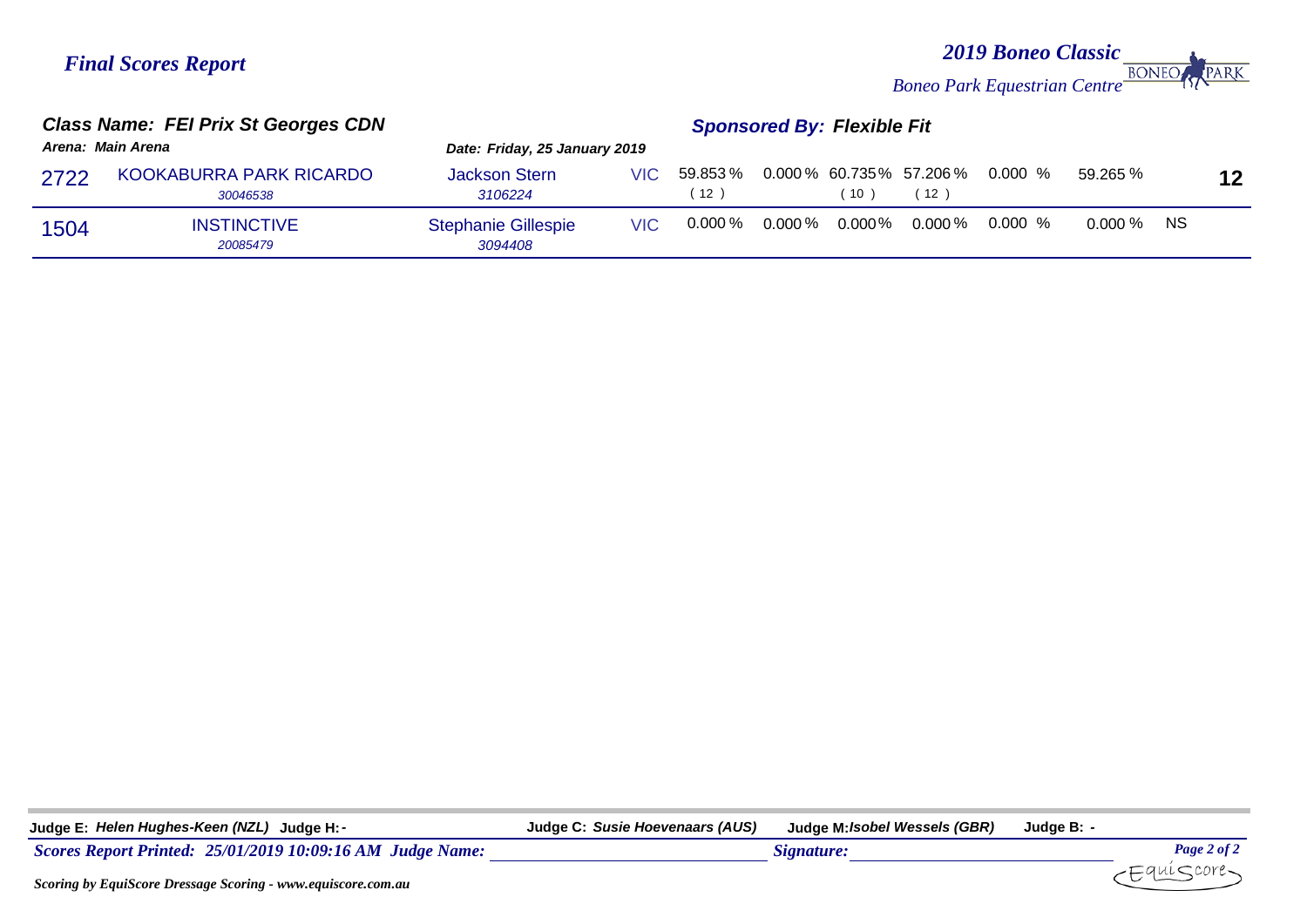*2019 Boneo Classic Boneo Park Equestrian Centre* **PARK** 

|                               | Class Name: Para Equestrian CPEDN Grade I Team Test<br>Arena: Indoor Arena<br>Date: Friday, 25 January 2019 |                              |              | <b>Sponsored By: Equestrian Australia</b> |   |               |                                   |   |                    |     |              |
|-------------------------------|-------------------------------------------------------------------------------------------------------------|------------------------------|--------------|-------------------------------------------|---|---------------|-----------------------------------|---|--------------------|-----|--------------|
| <b>Horse</b><br><b>Number</b> | <b>Horse Name</b>                                                                                           | <b>Rider Name</b>            | <b>State</b> | $\bm{F}$                                  | H | $\mathcal{C}$ | $\boldsymbol{M}$                  | R | <b>Total Score</b> | Err | <b>Place</b> |
| 2080                          | <b>CROFT CNOC MORRIS</b><br>60017159                                                                        | Stella Barton (I)<br>3202236 | VIC.         | 56.964 %                                  |   |               | $0.000\%$ 58.393% 57.500% 0.000 % |   | 57.619 %           |     |              |

| Judge E: A <i>dam Riess (AUS)</i>                                   | Judge H: -                                               | Judge C: <i>Carlos Lopes (POR)</i> | Judge M: Luciano D'Elia (AUS) | Judge B: - |             |
|---------------------------------------------------------------------|----------------------------------------------------------|------------------------------------|-------------------------------|------------|-------------|
|                                                                     | Scores Report Printed: 25/01/2019 9:13:40 AM Judge Name: |                                    | Signature:                    |            | Page 1 of 1 |
| <b>Scoring by EquiScore Dressage Scoring - www.equiscore.com.au</b> |                                                          |                                    |                               |            | Equiscore-  |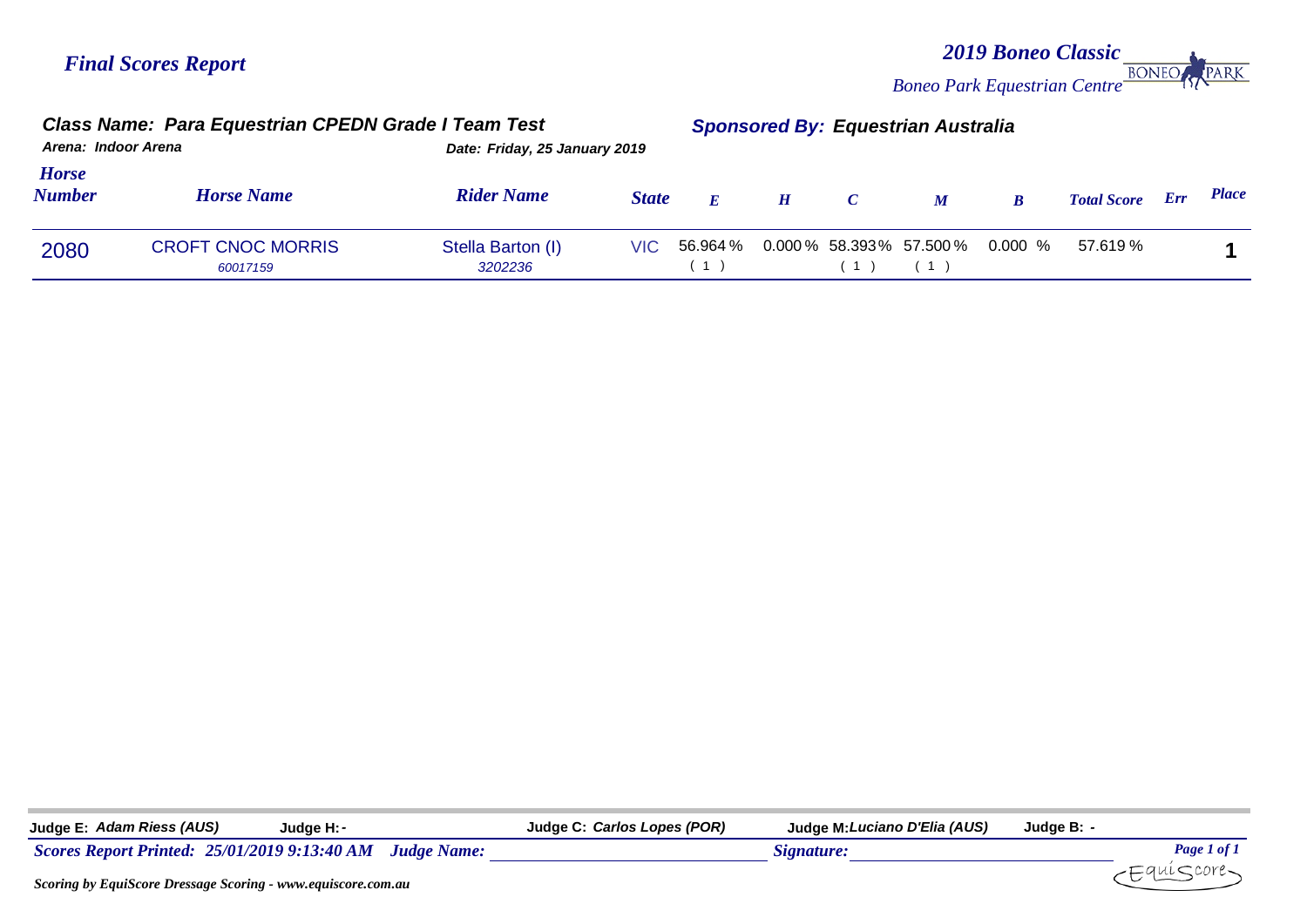*2019 Boneo Classic* PARK *Boneo Park Equestrian Centre*

| <b>Class Name: Para Equestrian CPEDN Grade II Team Test</b><br>Arena: Indoor Arena<br>Date: Friday, 25 January 2019 |                                      |                                       |              | <b>Sponsored By: Equestrian Australia</b> |   |               |                                    |                                   |                    |     |              |
|---------------------------------------------------------------------------------------------------------------------|--------------------------------------|---------------------------------------|--------------|-------------------------------------------|---|---------------|------------------------------------|-----------------------------------|--------------------|-----|--------------|
| <b>Horse</b><br><b>Number</b>                                                                                       | <b>Horse Name</b>                    | <b>Rider Name</b>                     | <b>State</b> | $\bm{E}$                                  | H | $\mathcal{C}$ | $\boldsymbol{M}$                   | $\boldsymbol{B}$                  | <b>Total Score</b> | Err | <b>Place</b> |
| 3608                                                                                                                | <b>KAMBER MERFYN</b>                 | Joann Formosa (II)                    | VIC.         | 61.364 %<br>(1)                           |   | (1)           | (1)                                | $0.000\%$ 65.758% 65.000% 0.000 % | 64.041 %           |     |              |
| 445                                                                                                                 | <b>KOORA-LYN SUNRISE</b><br>30039249 | <b>Bridget Murphy (II)</b><br>1025101 | VIC.         | 56.970 %<br>(2)                           |   | 2)            | $0.000\,\%$ 55.606% 55.000%<br>(2) | 0.000 %                           | 55.859 %           |     |              |

| Judge E: Adam Riess (AUS)                                                                                                                                                                                                                                                                                                                                     | Judae H: - | Judge C: Carlos Lopes (POR) | Judge M: Luciano D'Elia (AUS) | Judge B: - |             |
|---------------------------------------------------------------------------------------------------------------------------------------------------------------------------------------------------------------------------------------------------------------------------------------------------------------------------------------------------------------|------------|-----------------------------|-------------------------------|------------|-------------|
| Scores Report Printed: 25/01/2019 8:43:13 AM Judge Name:                                                                                                                                                                                                                                                                                                      |            |                             | Signature:                    |            | Page 1 of 1 |
| $\alpha$ . $\alpha$ . $\alpha$ . $\alpha$ . $\alpha$ . $\alpha$ . $\alpha$ . $\alpha$ . $\alpha$ . $\alpha$ . $\alpha$ . $\alpha$ . $\alpha$ . $\alpha$ . $\alpha$ . $\alpha$ . $\alpha$ . $\alpha$ . $\alpha$ . $\alpha$ . $\alpha$ . $\alpha$ . $\alpha$ . $\alpha$ . $\alpha$ . $\alpha$ . $\alpha$ . $\alpha$ . $\alpha$ . $\alpha$ . $\alpha$ . $\alpha$ |            |                             |                               |            |             |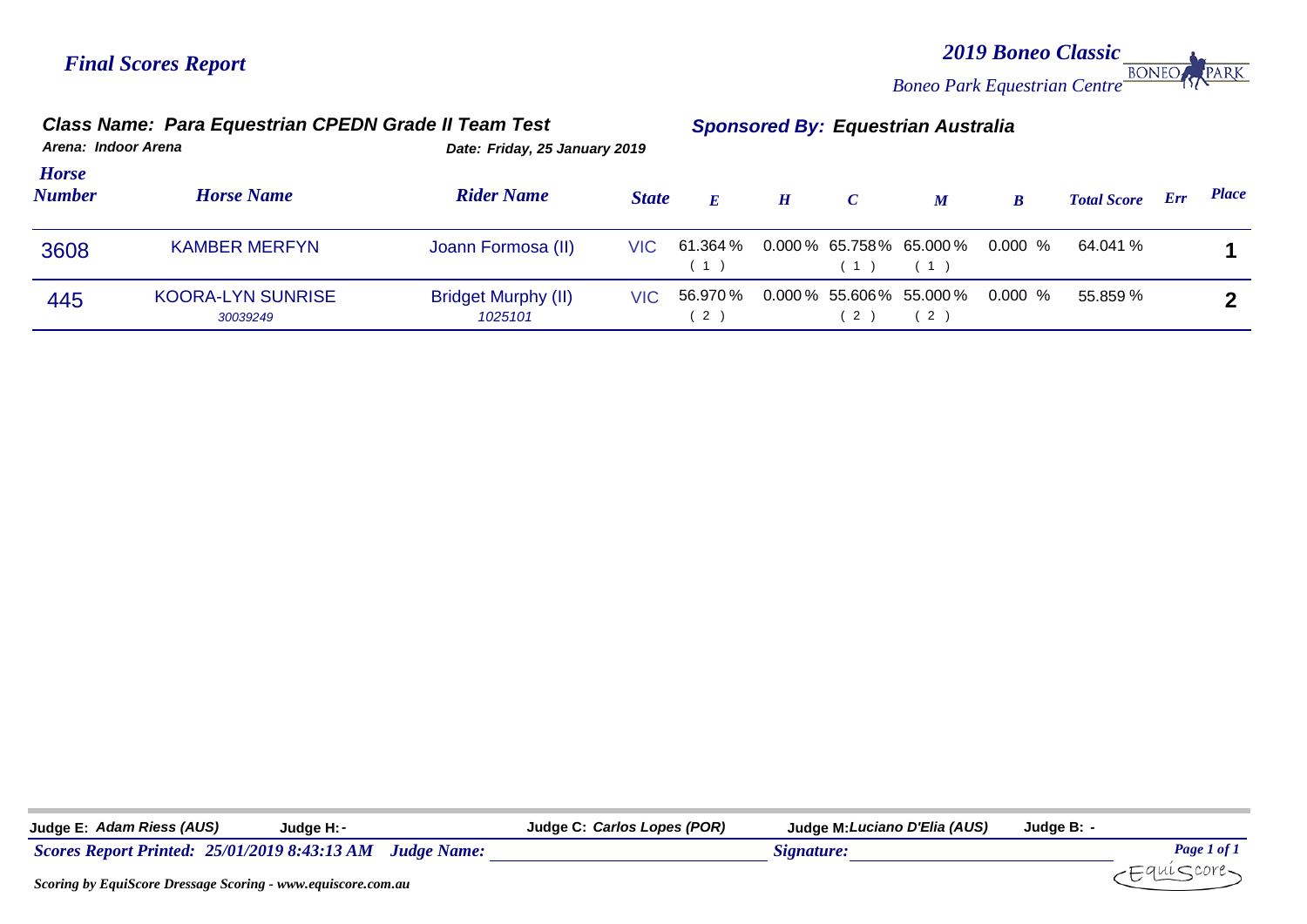*2019 Boneo Classic* **BONEC** PARK *Boneo Park Equestrian Centre*

| Arena: Indoor Arena           | <b>Class Name: Para Equestrian CPEDN Grade III Team Test</b> |                             | <b>Sponsored By: Equestrian Australia</b><br>Date: Friday, 25 January 2019 |                     |          |               |                                |                                   |                    |     |              |
|-------------------------------|--------------------------------------------------------------|-----------------------------|----------------------------------------------------------------------------|---------------------|----------|---------------|--------------------------------|-----------------------------------|--------------------|-----|--------------|
| <b>Horse</b><br><b>Number</b> | <b>Horse Name</b>                                            | <b>Rider Name</b>           | <b>State</b>                                                               |                     | <b>H</b> | $\mathcal{C}$ | $\boldsymbol{M}$               | $\boldsymbol{B}$                  | <b>Total Score</b> | Err | <b>Place</b> |
| 3533                          | <b>MOGELVANGS ZIDANE</b><br>30500511                         | Emma Booth (III)<br>3101023 |                                                                            | VIC 71.029 %<br>(1) |          | (1) (1)       |                                | $0.000\%$ 68.676% 68.235% 0.000 % | 69.313 %           |     |              |
| 9999                          | <b>KIRBY PARK JOY</b>                                        | Emma Booth (III)            | VIC.                                                                       | 65.588 %<br>(2      |          | 2)            | $0.000\%$ 68.529% 63.676%<br>2 | 0.000 %                           | 65.931 %           |     |              |

*Scores Report Printed:* 25/01/2019 9:52:46 AM *Judge Name: Signature: Signature: Page 1 of 1 Page 1 of 1 Page 1 of 1 Page 1 of 1 Page 1 of 1 Page 1 of 1 Page 1 of 1 Page 1 of 1 Page 1 of 1* **Judge E:** *Adam Riess (AUS)* **Judge H:***-* **Judge C:** *Carlos Lopes (POR)* **Judge M:***Luciano D'Elia (AUS)* **Judge B:** *-*